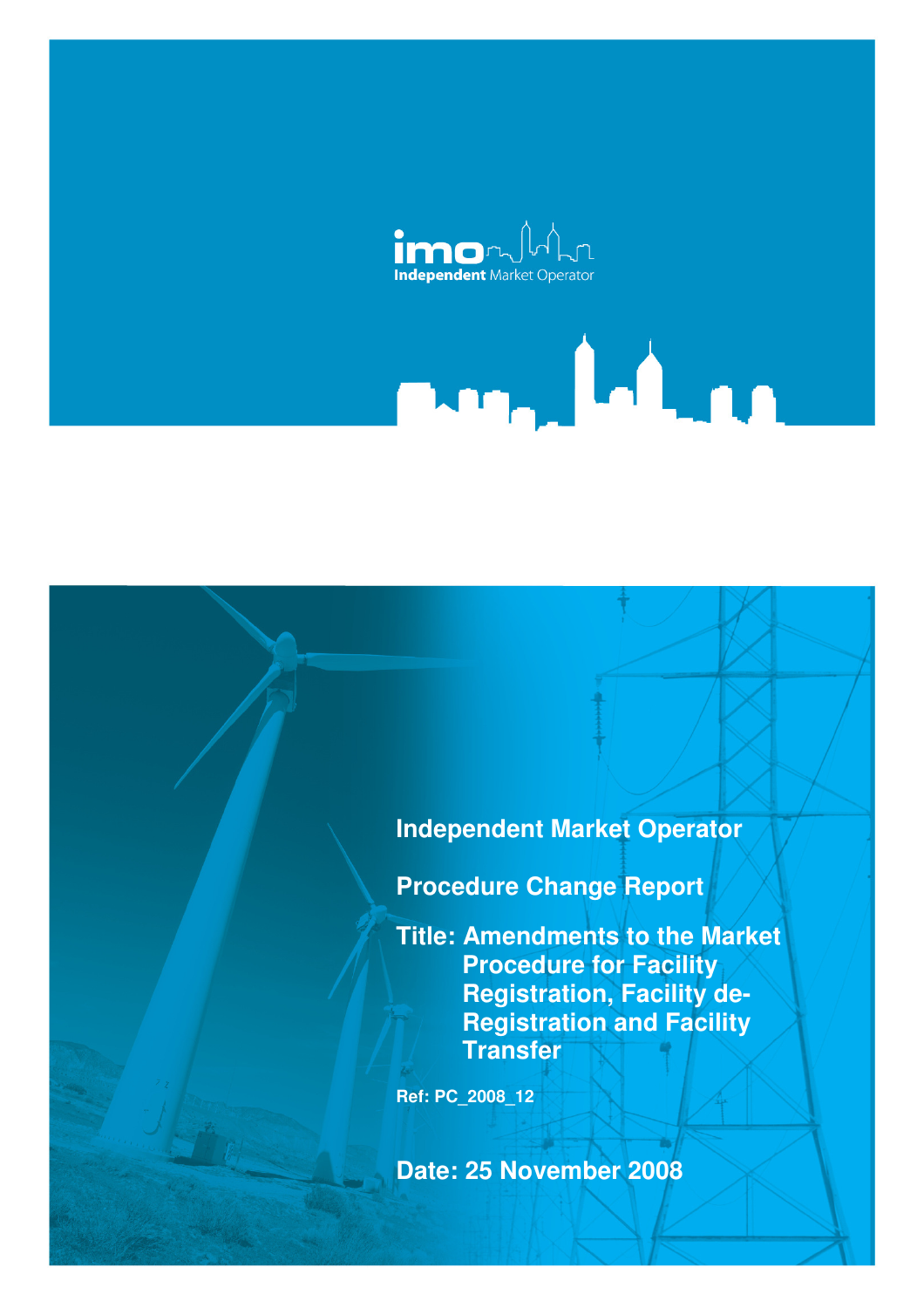# **CONTENTS**

#### **DOCUMENT DETAILS**

IMO Notice No.: PC\_2008\_12 Report Title: Procedure Change Report: Amendments to the Market Procedure for Facility Registration, Facility de-Registration and Facility **Transfer** Release Status: Public Confidentiality Status: Public domain Published in accordance with Market Rule 2.10.12

### **Independent Market Operator**

Level 3, Governor Stirling Tower 197 St George's Terrace, Perth WA 6000 PO Box 7096, Cloisters Square, Perth WA 6850 Tel. (08) 9254 4300 Fax. (08) 9254 4399 Email: imo@imowa.com.au Website: www.imowa.com.au

 $\bigcap$  nn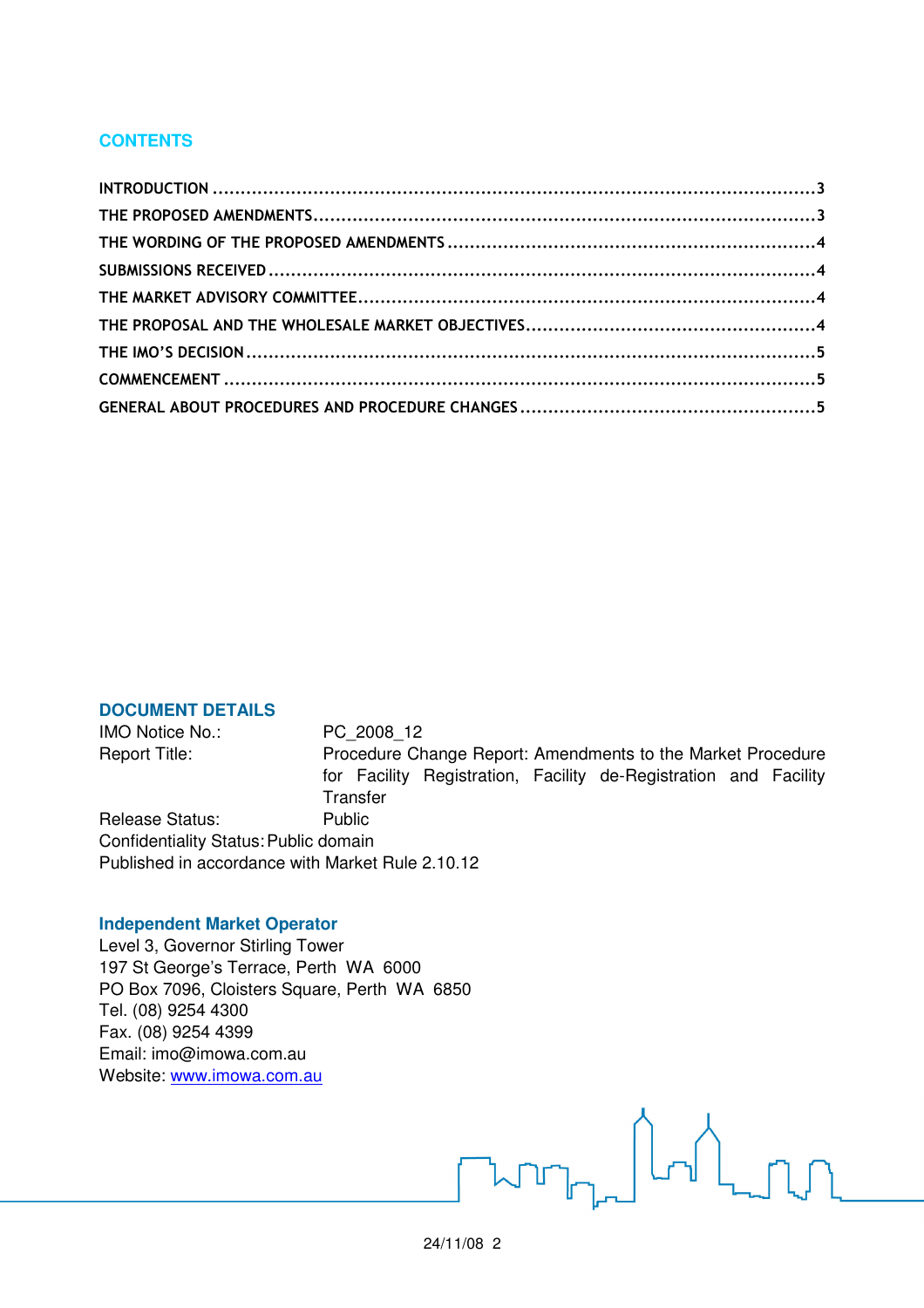#### **INTRODUCTION**

On 16 October 2008, the IMO published a Procedure Change Proposal titled Amendments to the Market Procedure for Facility Registration, de-Registration and Facility Transfer, which has been processed according to the Procedure Change Process under section 2.10 of the Wholesale Electricity Market Rules (Market Rules). This process adheres to the following timelines:



The key dates in processing this Procedure Change Proposal are:



This Procedure Change Report is published by the IMO in accordance with clause 2.10.12 of the Market Rules

# **THE PROPOSED AMENDMENTS**

The Market Procedure for Facility Registration, Facility de-Registration and Facility Transfer covers the process by which a Rule Participant can apply to register its Facilities for the purpose of the Market Rules or subsequently apply to de-register or transfer a Facility. The procedure describes the application process for the Rule Participant and the process to be applied by the IMO in processing applications.

The IMO proposed to update the procedure to reflect the rule change "Capacity Credits and Facility Aggregation" RC\_2008\_10, which commenced on 1 July 2008. This rule change permitted Rule Participants to aggregate their facilities and the Capacity Credits assigned to those facilities subject to certain conditions.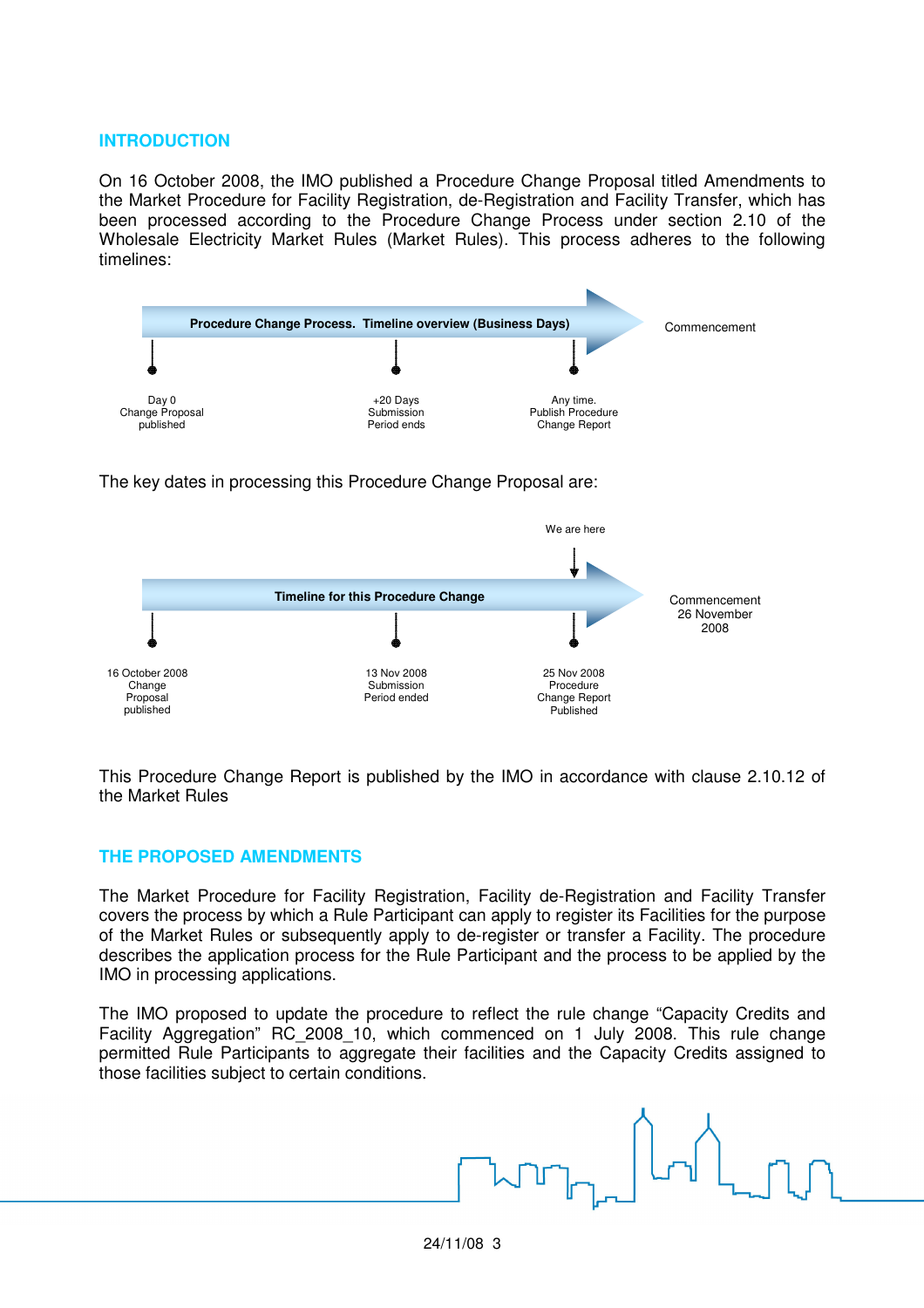The proposed amendments will bring about a closer alignment of the procedure with the requirements of the Market Rules and the Regulations.

## **THE WORDING OF THE PROPOSED AMENDMENTS**

The wording of the amended procedure, as proposed by the IMO, is available on the IMO's web site:

http://www.imowa.com.au/Attachments/MarketProcedures/PC\_2008\_12\_ProposedAmendedPro cedure.pdf

## **SUBMISSIONS RECEIVED**

The public submission period was between 17 October and 13 November 2008. The IMO did not receive any submissions. Consequently, the IMO has concluded that Market Participants support the proposed amendments to the Market Procedure for Facility Registration, de-Registration, and Facility Transfer.

## **THE MARKET ADVISORY COMMITTEE**

The proposed amendments to the procedure were of an administrative nature, as requested by the Market Advisory Committee at its meeting on 14 May 2008, the proposed amended procedure was therefore not assessed by the IMO Market Procedure Development Group before being published in the public domain.

#### **THE PROPOSAL AND THE WHOLESALE MARKET OBJECTIVES**

The amendments will enable the procedure to be better aligned with the requirements of the Market Rules. The IMO considers that the amended procedure, therefore, will have the following impact on the market objectives:

| Impact                                                | <b>Wholesale Market Objectives</b> |
|-------------------------------------------------------|------------------------------------|
| Allow the Market Rules to better<br>address objective |                                    |
| Consistent with objective                             | $a, b, c, d$ and $e$               |
| Inconsistent with objective                           |                                    |